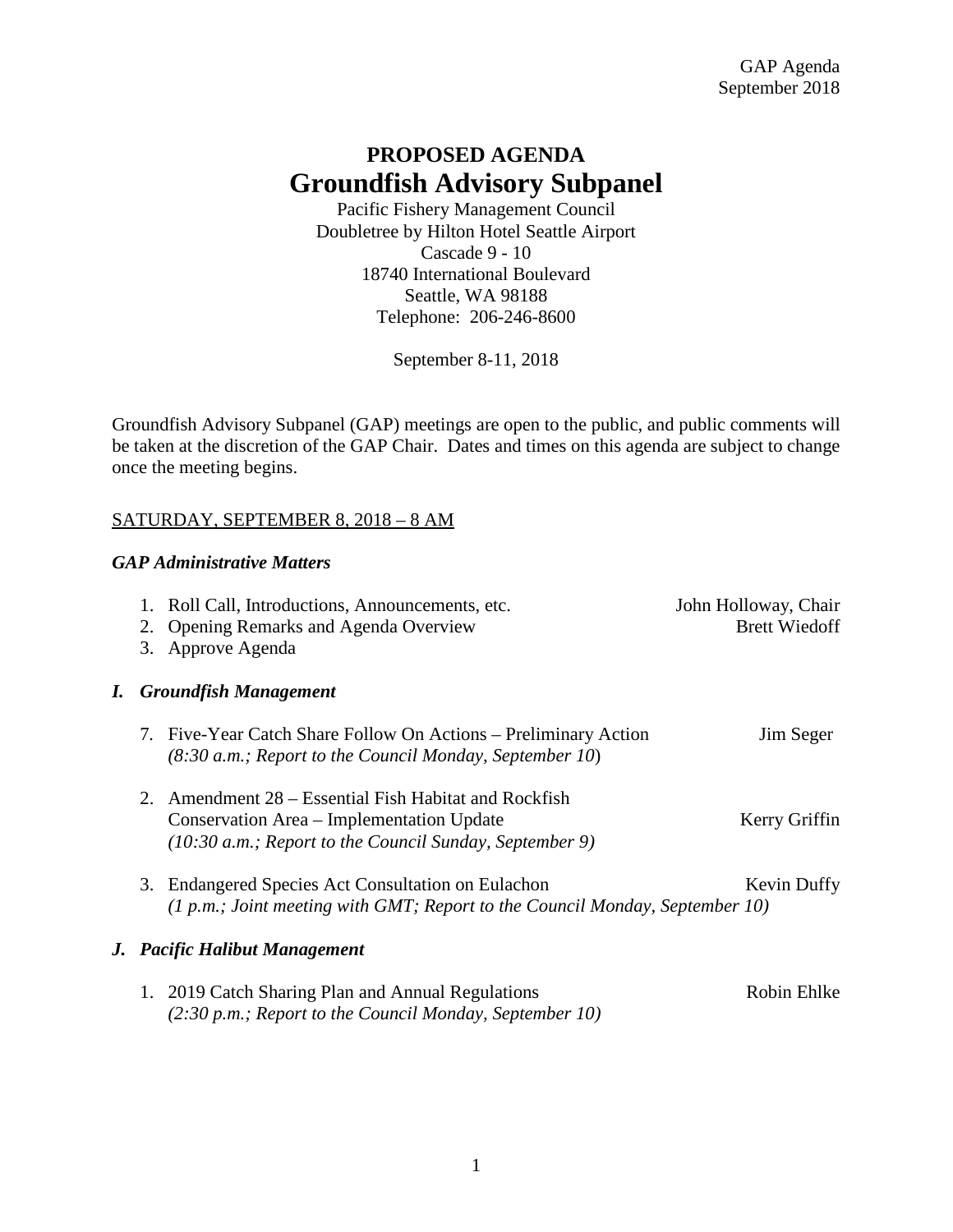#### *GAP Administrative Matters (continued)*

4. Draft and Review Statements *(3:30 p.m.)*

# SUNDAY, SEPTEMBER 9, 2018 – 8 AM

## *GAP Administrative Matters (continued)*

*5*. Draft and Review Statements *(8 a.m.)*

#### *I. Groundfish Management (continued)*

| 8. Continuing Midwater Trawl and Gear EFP and Salmon<br>Bycatch Provisions in New EFPs - Final Recommendations<br>$(9 a.m.; Report to the Council Tuesday, September 11)$ | Jim Seger, EFP Applicants |
|---------------------------------------------------------------------------------------------------------------------------------------------------------------------------|---------------------------|
| 4. Stock Assessment Terms of Reference – Final Action<br>$(10 a.m.; Report to the Council Monday, September 10)$                                                          | John DeVore               |
| 5. Methodology Review– Preliminary Topic Selection<br>$(10:30 a.m.;$ Report to the Council Monday, September 10)                                                          | John DeVore               |
| 6. Science Improvement Report<br>$(11 a.m.; Report to the Council Monday, September 10)$                                                                                  | John DeVore               |
| 9. Omnibus Workload Planning Process Discussion<br>$(1 p.m.; Report to the Council Tuesday, September 11)$                                                                | Jim Seger                 |
|                                                                                                                                                                           |                           |

### *GAP Administrative Matters (continued)*

*6*. Draft and Review Statements *(3 p.m.)*

#### MONDAY, SEPTEMBER 10, 2018 – 8 AM

#### *F. Administrative Matters*

| 3. Electronic Monitoring Program Review and Cost Allocation Procedural |                      |
|------------------------------------------------------------------------|----------------------|
| Directive                                                              | <b>Brett Wiedoff</b> |
| $(10 a.m.; Report to the Council Tuesday, September 11)$               |                      |